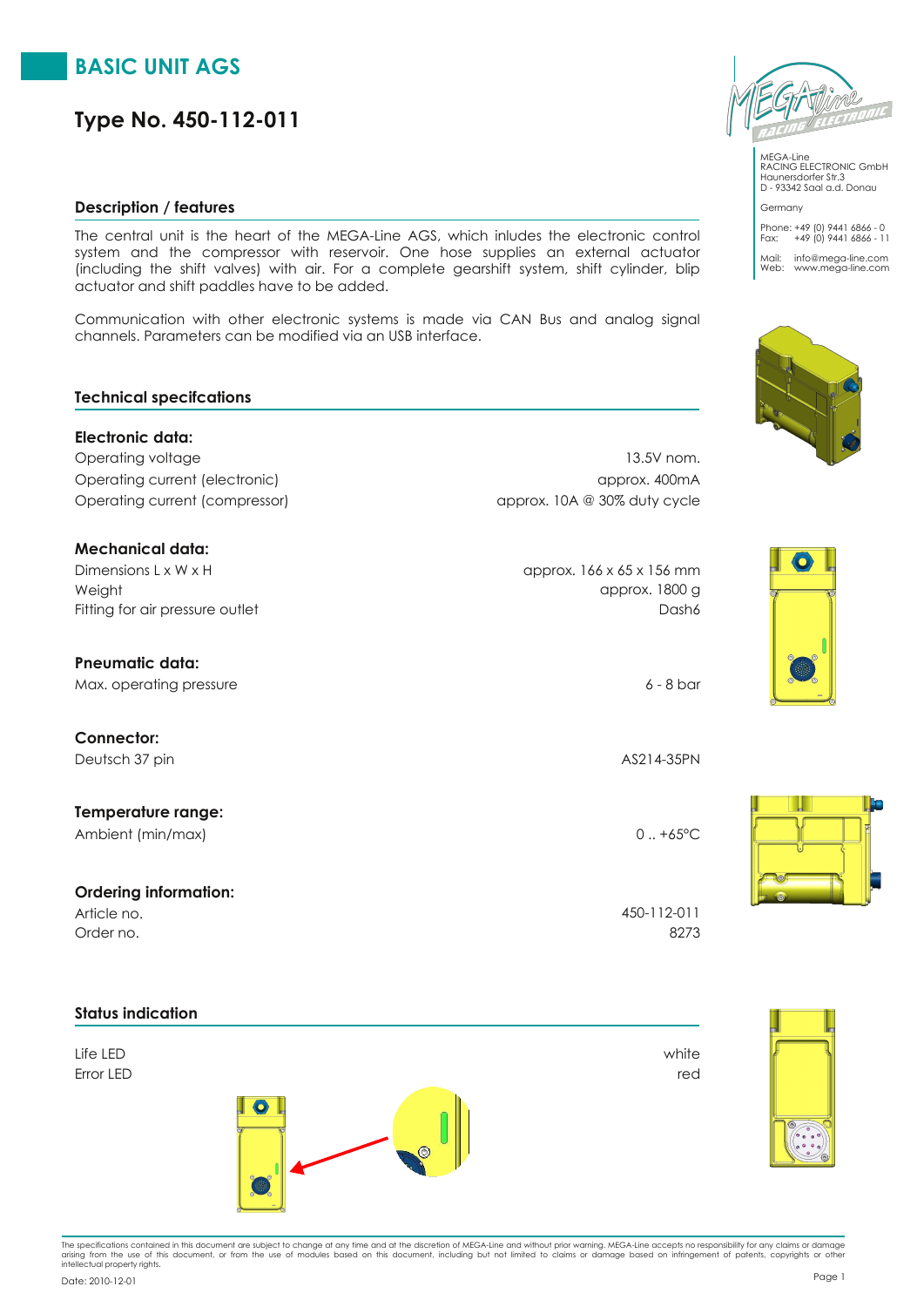# **BASIC UNIT AGS**

# **Type No. 450-112-011**

## **Pin assignment (electric)**

| Pin             | Function                | Dia [AWG]       | <b>Type</b>       |
|-----------------|-------------------------|-----------------|-------------------|
| 1               | power supply electronic | $\overline{22}$ | pwr               |
| $\overline{2}$  | ground electronic       | $\overline{22}$ | pwr               |
| $\overline{3}$  | valve up                | $\overline{22}$ | digital out       |
| 4               | valve down              | $\overline{22}$ | digital out       |
| $\overline{5}$  | valve blip              | $\overline{22}$ | digital out       |
| $\overline{6}$  | emergency indicator     | $\overline{26}$ | digital out       |
| 7               | power supply compressor | $\overline{22}$ | pwr               |
| $\overline{8}$  | power supply compressor | $\overline{22}$ | pwr               |
| $\overline{9}$  | ground compressor       | $\overline{22}$ | pwr               |
| $\overline{10}$ | ground compressor       | $\overline{22}$ | pwr               |
| $\overline{11}$ | ext_gnd_sense           | $\overline{26}$ | analog in         |
| $\overline{12}$ | CAN1 high               | $\overline{26}$ | $\overline{data}$ |
| $\overline{13}$ | CAN1 low                | $\overline{26}$ | data              |
| $\overline{14}$ | CAN <sub>2</sub> high   | $\overline{26}$ | data              |
| $\overline{15}$ | CAN <sub>2</sub> low    | $\overline{26}$ | $\overline{data}$ |
| $\overline{16}$ | $\overline{USB}$ +      | $\overline{26}$ | $\overline{data}$ |
| $\overline{17}$ | USB-                    | $\overline{26}$ | $\overline{data}$ |
| $\overline{18}$ | paddle up               | $\overline{22}$ | digital in        |
| $\overline{19}$ | paddle down             | $\overline{22}$ | digital in        |
| $\overline{20}$ | emergency switch        | $\overline{22}$ | digital in        |
| $\overline{21}$ | neutral button          | $\overline{22}$ | digital in        |
| $\overline{22}$ | reverse button          | $\overline{22}$ | digital in        |
| $\overline{23}$ | crankshaft in           | $\overline{26}$ | digital in        |
| $\overline{24}$ | gearpot2 supply         | $\overline{26}$ | pwr               |
| $\overline{25}$ | <b>ID</b> data          | $\overline{26}$ | data              |
| $\overline{26}$ | pressure up sensor      | $\overline{26}$ | analog in         |
| $\overline{27}$ | pressure down sensor    | $\overline{26}$ | analog in         |
| $\overline{28}$ | pressure blip sensor    | $\overline{26}$ | analog in         |
| $\overline{29}$ | pressure clutch         | $\overline{26}$ | analog in         |
| 30              | gearpot2 gnd            | $\overline{26}$ | pwr               |
| $\overline{31}$ | gearpot2                | 26              | analog in         |
| $\overline{32}$ | travel shift lever      | $\overline{26}$ | analog in         |
| $\overline{33}$ | power cut               | $\overline{26}$ | analog out3       |
| $\overline{34}$ | gearpot out             | $\overline{26}$ | analog out4       |
| $\overline{35}$ | gearpot1 supply         | $\overline{22}$ | pwr               |
| $\overline{36}$ | gearpot1 gnd            | $\overline{22}$ | pwr               |
| $\overline{37}$ | gearpotl                | $\overline{22}$ | analog in         |



MEGA-Line RACING ELECTRONIC GmbH Haunersdorfer Str.3 D - 93342 Saal a.d. Donau

Germany

Phone: +49 (0) 9441 6866 - 0 Fax: +49 (0) 9441 6866 - 11

Mail: info@mega-line.com Web: www.mega-line.com

# **Port description (pneumatic)**

| Port | <b>Function</b>     |       | Dimension   max.torque [Ncm] |
|------|---------------------|-------|------------------------------|
|      | Air pressure outlet | Dash6 | 200                          |



The specifications contained in this document are subject to change at any time and at the discretion of MEGA-Line and without prior warning. MEGA-Line accepts no responsibility for any claims or damage<br>arising from the us

Page <sup>2</sup> Date: 2010-12-01